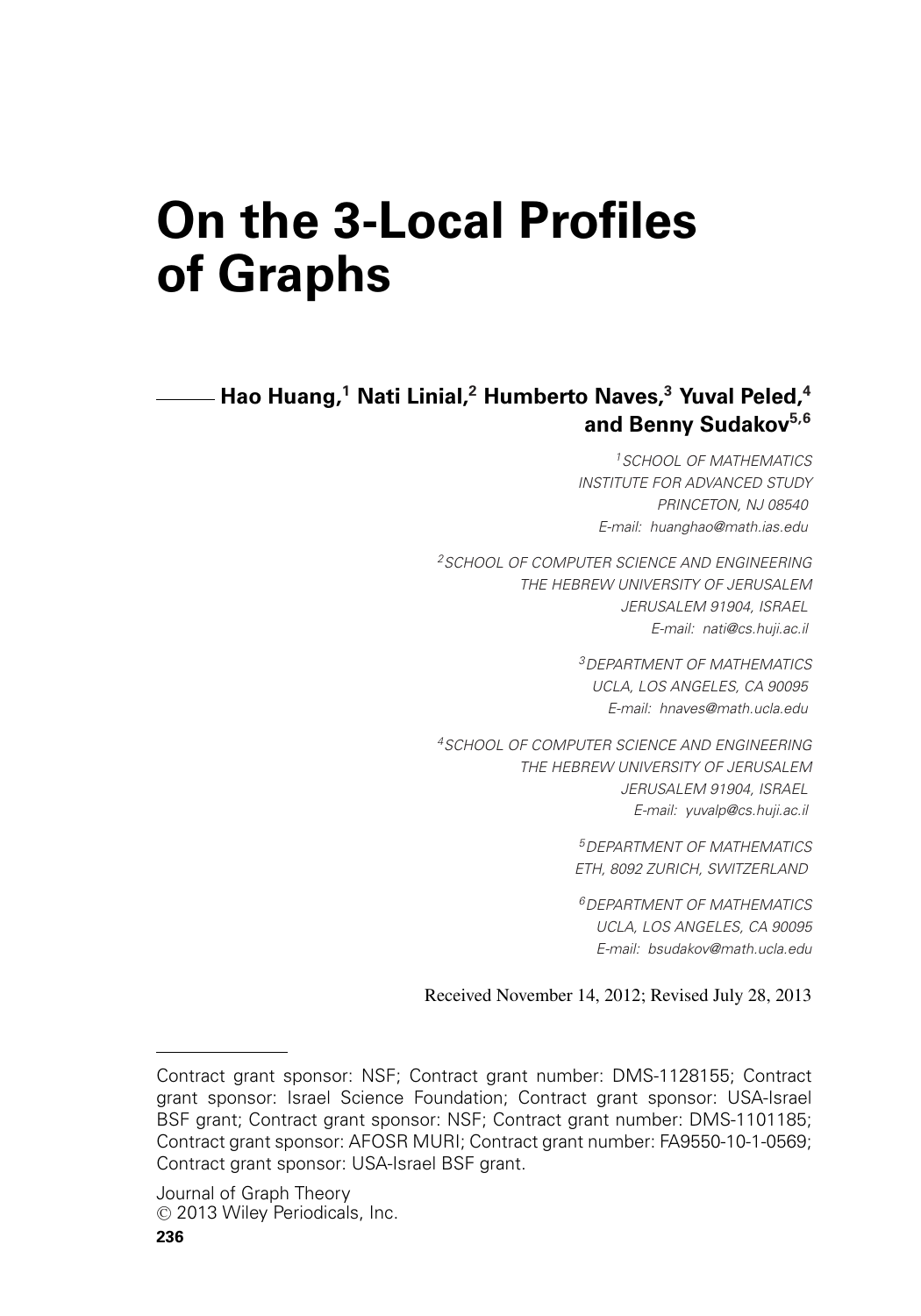Published online 23 August 2013 in Wiley Online Library (wileyonlinelibrary.com). DOI 10.1002/jgt.21762

**Abstract:** For a graph *G*, let  $p_i(G)$ ,  $i = 0, ..., 3$  be the probability that three distinct random vertices span exactly *i* edges. We call  $(p_0(G), ..., p_3(G))$  the *3-local profile* of *G*. We investigate the set  $S_3 \subset \mathbb{R}^4$  of all vectors  $(p_0, ..., p_3)$ that are arbitrarily close to the 3-local profiles of arbitrarily large graphs. We give a full description of the projection of  $S_3$  to the  $(p_0, p_3)$  plane. The upper envelope of this planar domain is obtained from cliques on a fraction of the vertex set and complements of such graphs. The lower envelope is Goodman's inequality  $p_0 + p_3 \geq \frac{1}{4}$ . We also give a full description of the triangle-free case, i.e. the intersection of  $S_3$  with the hyperplane  $p_3 = 0$ . This planar domain is characterized by an SDP constraint that is derived from Razborov's flag algebra theory. © 2013 Wiley Periodicals, Inc. J. Graph Theory 76: 236–248, 2014

Keywords: *local profiles; induced densities; flag algebras*

## **1. INTRODUCTION**

For graphs *H*, *G*, we denote by  $d(H; G)$  the induced density of the graph *H* in the graph *G*. Namely, the probability that a random set of |*H*| vertices in *G* induces a copy of the graph *H*.

Many important problems and theorems in graph theory can be formulated in the framework of graph densities. Most of the emphasis so far has been on edge counts, or equivalently, on maximizing  $d(K_2; G)$  subject to some restrictions. Thus Turán's theorem determines max  $d(K_2; G)$  under the assumption  $d(K_s; G) = 0$  for some  $s \geq$ 3. The theorem further says that the optimal graph is the complete balanced  $(s - 1)$ partite graph. This was substantially extended by Erdős and Stone  $[6]$  who determined max  $d(K_2; G)$  under the assumption that the *H*-density (not induced) of *G* is zero for some fixed graph *H*. Their theorem also shows that the answer depends only on the chromatic number of *H*. Ramsey's theorem shows that for any two integers  $r, s \geq 2$ , every sufficiently large graph *G* has either  $d(K_s, G) > 0$  or  $d(\overline{K_r}, G) > 0$ . The Kruskal–Katona Theorem [15,16], can be stated as saying that  $d(K_r; G) = \alpha$  implies that  $d(K_s; G) \leq \alpha^{s/r}$ for  $r \leq s$ . Finding min  $d(K_s; G)$  under the assumption  $d(K_r; G) = \alpha$  turns out to be more difficult. The case  $r = 2$  of this problem was solved only recently in a series of papers by Razborov [21], Nikiforov [17], and Reiher [23]. A closely related question is to minimize  $d(K_s; G)$  given that  $d(\overline{K}_r; G) = \alpha$  for some real  $\alpha \in [0, 1]$  and integers  $r, s \geq 2$ . The case  $\alpha = 0$  of this problem was posed by Erdős more than 50 years ago. Although, recently Das et al. [3], and independently Pikhurko [18], solved it for certain values of *r* and *s* it is still open in general.

Numerous further questions concerning the numbers  $d(H; G)$  suggest themselves. Goodman [10] showed that  $\min_G d(K_3; G) + d(K_3; G) = 1/4 - o(1)$ , and the random graph  $G(n, \frac{1}{2})$  shows that this bound is tight. Erdős [5] conjectured that a  $G(n, \frac{1}{2})$ graph also minimizes  $d(K_r; G) + d(\overline{K}_r; G)$  for all *r*, but this was refuted by Thomason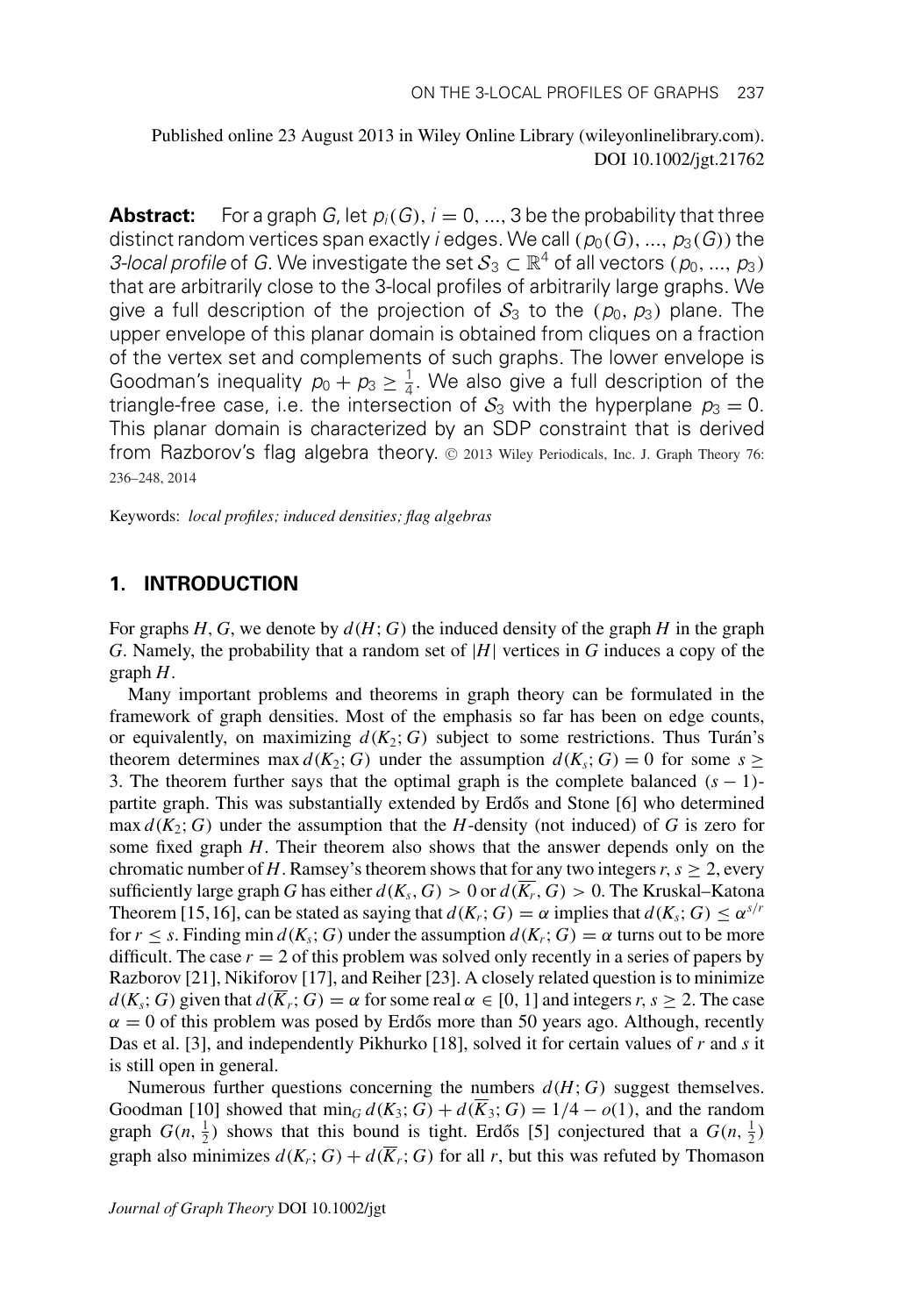[25] for all  $r \geq 4$ . A simple consequence of Goodman's inequality is that  $\min_G \max\{d(K_3; G), d(\overline{K}_3; G)\} = 1/8$ . The analogous statement for  $r = 4$  is not true as can be shown using an example of Franek and Rödl  $[8]$  (see  $[14]$  for the details). On the other hand, the max–min version of this problem is now solved. As we have recently proved [14],  $\max_G \min\{d(K_r; G), d(\overline{K}_r; G)\}$  is obtained by a clique on a properly chosen fraction of the vertices.

Closely related to these questions is the notion of inducibility of graphs, first introduced in [19]. The inducibility of a graph *H* is defined as  $\lim_{n\to\infty} \max_G d(H; G)$ , where the maximum is over all *n*-vertex graphs *G*. This natural parameter has been investigated for several types of graphs *H*. For example complete bipartite and multipartite graphs [1,2], very small graphs [7, 13] and blow-up graphs [11].

In light of this discussion, the following general concept suggests itself.

**Definition 1.1.** For a family of finite graphs  $\mathcal{H} = (H_1, ..., H_t)$ , let  $d(\mathcal{H}; G) :=$  $(d(H_1; G), \ldots, d(H_i; G))$ . Define  $\Delta(\mathcal{H})$  to be the set of all  $\bar{p} = (p_1, \ldots, p_t) \in [0, 1]^t$ for which there exists a sequence of graphs  $G_n$ , such that  $|G_n| \to \infty$  and  $d(\mathcal{H}; G_n) \to \bar{p}$ . We likewise define  $\Delta_G(\mathcal{H})$  where we require that  $G_n \in \mathcal{G}$ , an infinite families of graphs of interest (e.g.  $K_s$ -free graphs).

The initial discussion suggests that it may be a very difficult task to fully describe  $\Delta(\mathcal{H})$  or  $\Delta_G(\mathcal{H})$ . Indeed, it was shown by Hatami and Norine [12] that in general it is undecidable to determine the linear inequalities that such sets satisfy. In this article, we solve two instances of this question.

We denote by  $p_i(G)$  the probability that three distinct random vertices in the graph  $G$ span exactly *i* edges. The first theorem describes the possible distributions of 3-cliques and 3-anticliques in graphs (i.e. of  $(p_0, p_3)$ ). We have Goodman's inequality [10] as a lower bound, and an upper bound from [14]. We show that these bounds fully describe all possible  $(p_0, p_3)$ .

**Theorem 1.2.** *For p*<sub>0</sub>  $\in$  [0, 1]*, let*  $\beta$  *be the unique root in* [0, 1] *of*  $\beta^3 + 3\beta^2(1 - \beta) =$ *p*<sub>0</sub>*. Then,* (*p*<sub>0</sub>*, p*<sub>3</sub>) ∈  $\Delta$ ( $\overline{K_3}$ *, K*<sub>3</sub>) *if* 

$$
p_0 + p_3 \ge \frac{1}{4}
$$
 and  $p_3 \le \max\{(1 - p_0^{1/3})^3 + 3p_0^{1/3}(1 - p_0^{1/3})^2, (1 - \beta)^3\}.$ 

The analogous question concerning  $\Delta(\overline{K_r}, K_r)$  for  $r > 3$  is widely open. While the analogous upper bound is proved in [14], the situation with respect to the lower bounds is still poorly understood [9, 24].

The second theorem in this article is proved using the theory of flag algebras [20]. This theory provides a method to derive upper bounds in asymptotic extremal graph theory. This is accomplished by generating certain semidefinite programs (=SDP) that pertain to the problem at hand. By passing to the dual SDP we derive necessary conditions for membership in  $\Delta(H)$  or  $\Delta_G(H)$ . Section 4 contains a self contained discussion, covering this perspective of the theory of flag algebras.

The theorem below demonstrates the special role that bipartite graphs play in the study of triangle-free graphs. As the theorem shows, all 3-local profiles of trianglefree graphs are also realizable by bipartite graph. Moreover, the theory of flag algebras provides a complete answer to this question. This yields a different perspective to the fact that almost all triangle-free graphs are bipartite [4]. We denote the 3-vertex path by  $P_3$  and its complement by  $\overline{P_3}$ . Also, as usual,  $A \succeq 0$  means that the matrix *A* is positive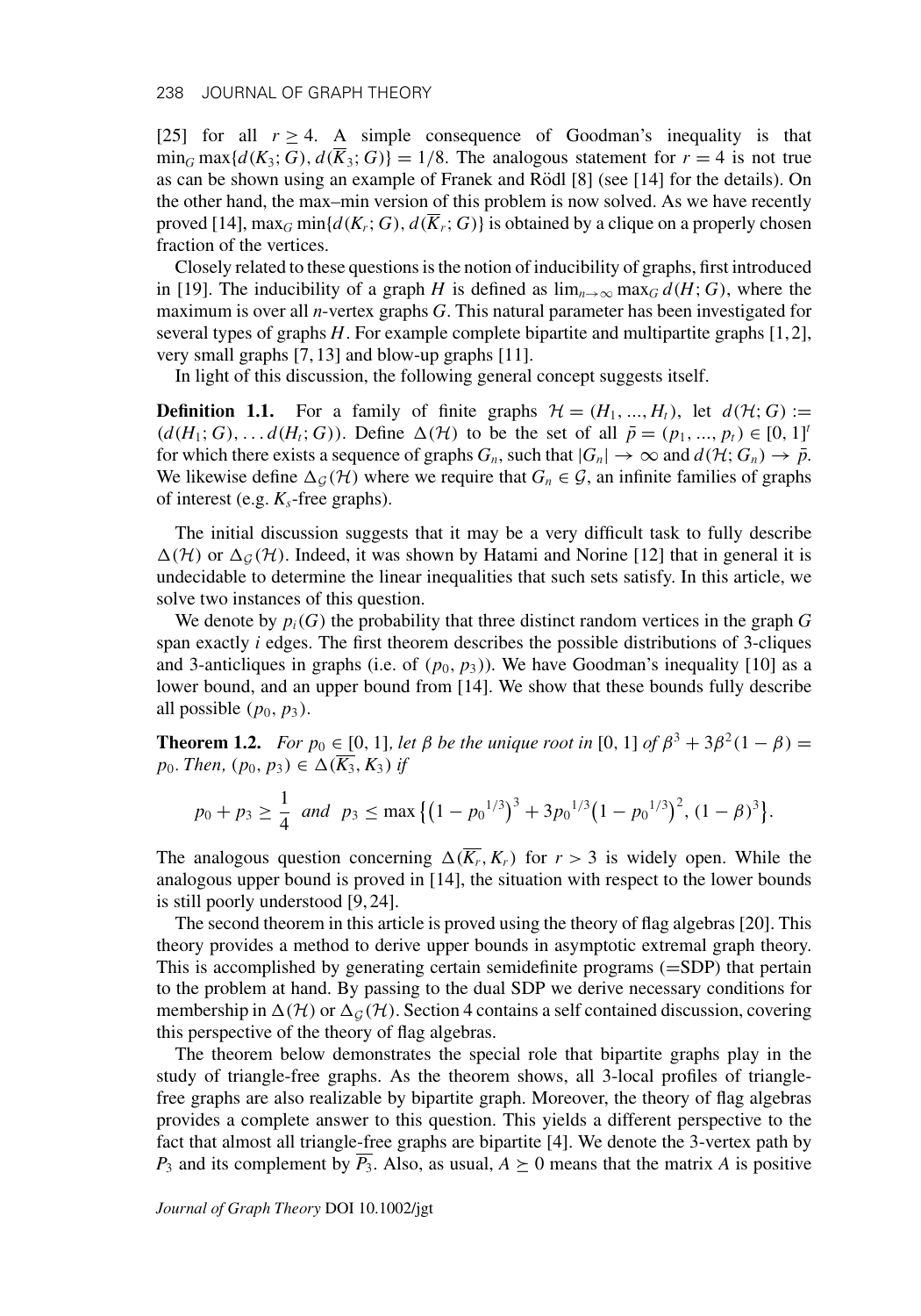semidefinite (=PSD). The class of bipartite (resp. triangle free) graphs is denoted by  $\beta \mathcal{P}$ (resp.  $T\mathcal{F}$ ).

**Theorem 1.3.** *For*  $p_0, p_1, p_2 \ge 0$  *s.t.*  $p_0 + p_1 + p_2 = 1$ *, the following conditions are equivalent:*

I. 
$$
(p_0, p_1, p_2) \in \Delta_{\mathcal{T}\mathcal{F}}(\overline{K_3}, \overline{P_3}, P_3)
$$
  
\nII.  $p_0 \begin{pmatrix} 1 & 0 \\ 0 & 0 \end{pmatrix} + p_1 \begin{pmatrix} \frac{1}{3} & \frac{1}{3} \\ \frac{1}{3} & 0 \end{pmatrix} + p_2 \begin{pmatrix} 0 & \frac{1}{3} \\ \frac{1}{3} & \frac{1}{3} \end{pmatrix} \succeq 0$ 

III.  $(p_0, p_1, p_2)$  ∈  $\Delta_{\mathcal{BP}}(K_3, P_3, P_3)$ 

The remainder of this article is organized as following. In Section 2, we use random graphs to show the realizability of  $\Delta_G(\mathcal{H})$ . In Section 3, we prove Theorem 1.2. In Section 4, we use the theory of flag algebras to derive SDP constraints on membership in  $\Delta_{G}(\mathcal{H})$ . In Section 5, we prove Theorem 1.3. We close with some concluding remarks and several open problems.

#### **2. RANDOM CONSTRUCTIONS**

Let  $\mathcal{H} = (H_1, ..., H_t)$  be a collection of graphs, and  $\bar{p} = (p_1, ..., p_t) \in [0, 1]^t$ . In order to prove that  $\bar{p} \in \Delta_{\mathcal{G}}(\mathcal{H})$ , we need arbitrarily large graphs *G* for which  $\|d(\mathcal{H}; G) \bar{p}$  is negligible. We accomplish this using appropriately designed random *G*'s. Let  $\Pi$  be a symmetric  $n \times n$  matrix with entries in [0, 1] and zeros along the diagonal. Corresponding to  $\Pi$  is a distribution  $G(\Pi)$  on *n*-vertex graphs where *i j* is an edge with probability  $\Pi_{i,j}$  and the choices are made independently for all  $n \ge i > j \ge 1$ . We say that a graph *G* is *supported* on  $\Pi$  if *G* is chosen from  $G(\Pi)$  with positive probability.

**Lemma 2.1.** For every list of graphs  $H_1, ..., H_t$  there exists an integer  $N_0$  such that *if*  $n > N_0$  and  $\Pi$  is an  $n \times n$  matrix as above, then there exists an n-vertex graph  $G^*$ *supported on such that*

$$
\forall i = 1, ..., t \quad \left| d(H_i; G^*) - \mathop{\mathbb{E}}_{G \sim G(\Pi)}[d(H_i; G)] \right| \leq \frac{1}{\sqrt{n}}
$$

We note that the statement need not hold if  $G(\Pi)$  is replaced by an arbitrary distribution on *n*-vertex graphs.

*Proof.* Fix a graph *H*. Let us view an *n*-vertex graph *G* as a  $\binom{n}{2}$ -dimensional binary vector. The mapping  $G \mapsto d(H; G)$  has Lipschitz constant  $\binom{|H|}{2}$   $\binom{n}{2}$ . We can therefore apply Azuma's inequality and conclude that

$$
\Pr_{G^*\sim G(\Pi)}\left[\left|d(H;G^*)-\mathop{\mathbb{E}}_{G\sim G(\Pi)}[d(H;G)]\right|\geq \frac{1}{\sqrt{n}}\right]\leq 2\exp\left(-\frac{\binom{n}{2}}{2n\binom{|H|}{2}^2}\right).
$$

Using the union bound and denoting  $h = \max |H_i|$ , we get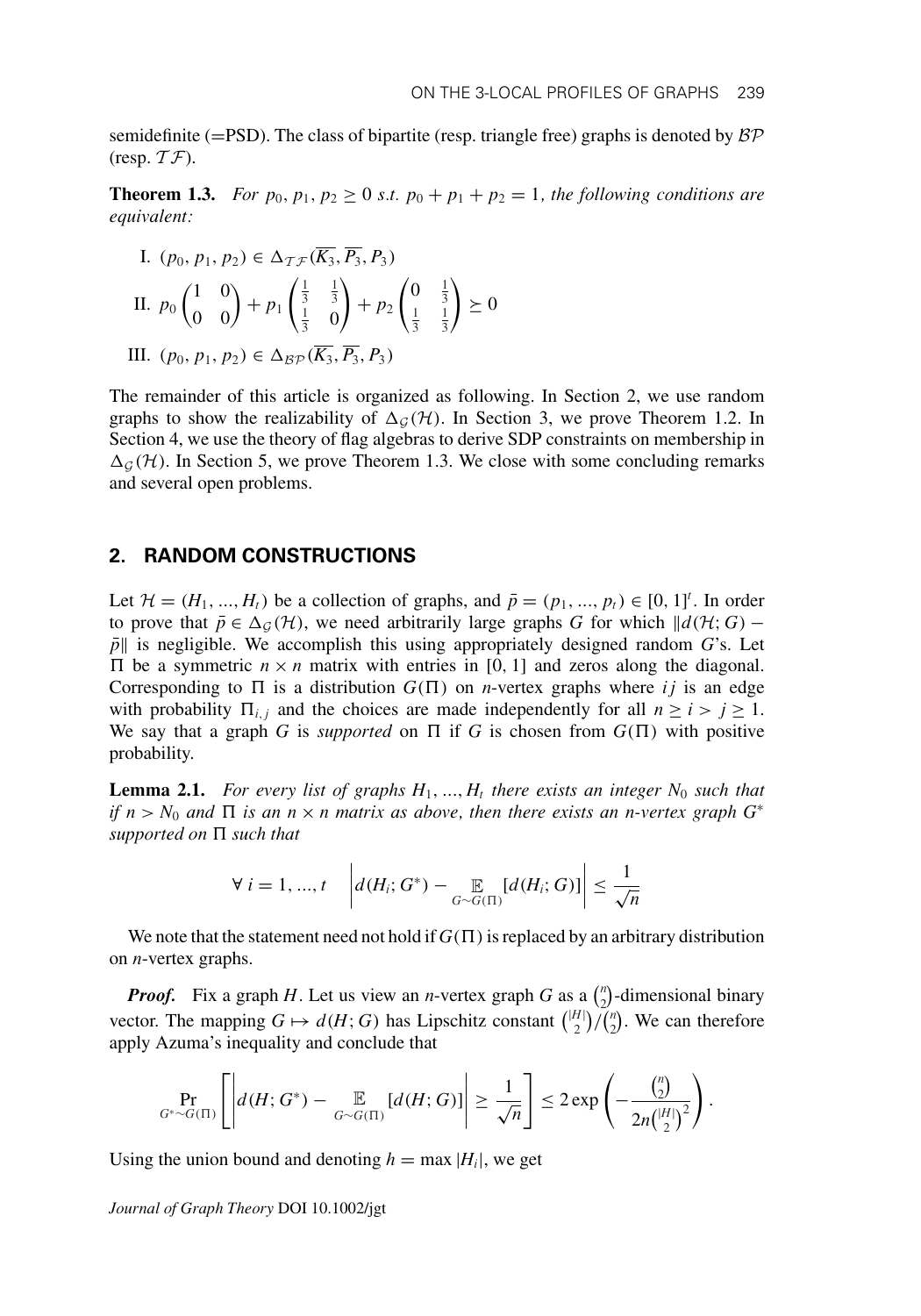$$
\Pr_{G^*\sim G(\Pi)} \left[ \left\| d(\mathcal{H}; G^*) - \mathop{\mathbb{E}}_{G\sim G(\Pi)} [d(\mathcal{H}; G)] \right\|_{\infty} \le \frac{1}{\sqrt{n}} \right]
$$
  
\n
$$
\ge 1 - 2t \exp\left( -\frac{\binom{n}{2}}{2n\binom{h}{2}^2} \right) = 1 - o_n(1).
$$

-

This lemma is easily generalized for hypergraphs of greater uniformity.

## **3. DISTRIBUTION OF 3-CLIQUES AND 3-ANTICLIQUES**

In this section, we prove Theorem 1.2 and produce a full description of the set  $\Delta(\overline{K_3}, K_3)$ . We state the known lower and upper bounds and show that they fully describe this set.

**Theorem 3.1** (Goodman [10])**.** *For every n-vertex graph G*

$$
p_0(G) + p_3(G) \ge \frac{1}{4} - O\left(\frac{1}{n}\right).
$$

**Theorem 3.2** ([14]). Let r,  $s \geq 2$  be integers and suppose that  $d(\overline{K}_r; G) \geq \alpha$  where G *is an n-vertex graph and*  $1 \ge \alpha \ge 0$ . Let  $\beta$  be the unique root of  $\beta^r + r\beta^{r-1}(1-\beta) = \alpha$ *in* [0, 1]*. Then*

$$
d(K_s; G) \le \max \left\{ \left(1 - \alpha^{1/r}\right)^s + s \alpha^{1/r} \left(1 - \alpha^{1/r}\right)^{s-1}, \left(1 - \beta\right)^s \right\} + o(1)
$$

*Namely, given*  $d(\overline{K}_r; G)$ *, the maximum of*  $d(K_s; G)$  *is attained up to a negligible errorterm either by a clique on some subset of the n vertices, or by the complement of such a graph. In particular, for every G*

$$
p_3(G) \le \max\{(1 - p_0(G)^{1/3})^3 + 3p_0(G)^{1/3}(1 - p_0(G)^{1/3})^2, (1 - \beta)^3\},\
$$

*where*  $\beta$  *is the unique root of*  $\beta^3 + 3\beta^2(1 - \beta) = p_0(G)$  *in* [0, 1]*.* 

*Proof of Theorem 1.2.* Let  $C_1$ ,  $C_2$  be the  $(p_0, p_3)$  curves induced by cliques and complements of cliques, respectively.

$$
C_1 = \{ ((1-x)^3 + 3(1-x)^2x, x^3) \mid x \in [0, 1] \}
$$
  
\n
$$
C_2 = \{ (x^3, (1-x)^3 + 3(1-x)^2x) \mid x \in [0, 1] \}
$$

For  $i = 1, 2$  let  $B_i \subset [0, 1]^2$  be the region bounded by  $p_0 \ge 0$ ,  $p_3 \ge 0$ ,  $p_0 + p_3 \ge \frac{1}{4}$ , and by  $C_i$ . We need to prove that

$$
\Delta(\overline{K_3}, K_3) = B_1 \cup B_2.
$$

By Theorems 3.1 and 3.2  $\Delta \subseteq B_1 \cup B_2$ .

We show that every point in this domain can be approximated arbitrarily well by  $(p_0(G), p_3(G))$  for arbitrarily large *G*. We define the following parameterized family of random graphs:

**Definition 3.3.** For every *x*, *a*, *b*, *c*  $\in$  [0, 1],  $G_{x,a,b,c}$ , is the class of random graphs  $(V, E)$ , where  $V = A \dot{\cup} B$  with  $|A| = x|V|$  and  $|B| = (1 - x)|V|$ . Adjacencies are chosen independently among pairs, with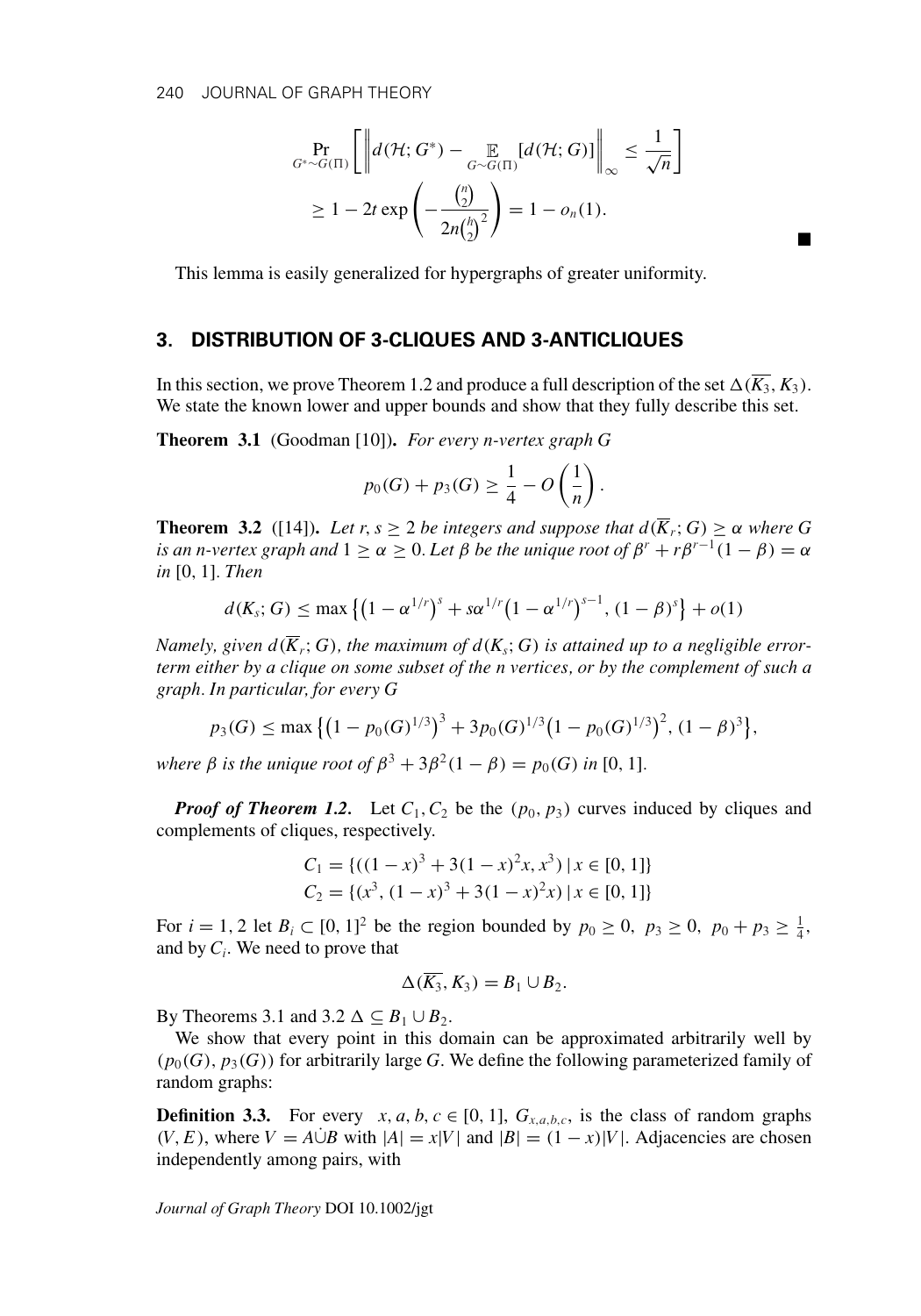

*C* used in the proof.

$$
Pr(ij \in E) = \begin{cases} a & i, j \in A \\ b & i, j \in B \\ c & i \in A, j \in B \text{ or vice versa} \end{cases}
$$

A simple computation shows that

$$
\mathbb{E}p_0(G_{x,a,b,c}) = x^3(1-a)^3 + (1-x)^3(1-b)^3 + 3x^2(1-x)(1-a)(1-c)^2
$$
  
+3x(1-x)^2(1-b)(1-c)^2 + o(1)

and

$$
\mathbb{E}p_3(G_{x,a,b,c}) = x^3a^3 + (1-x)^3b^3 + 3x^2(1-x)ac^2 + 3x(1-x)^2bc^2 + o(1)
$$

By Lemma 2.1,  $(\mathbb{E}p_0(G_{x,a,b,c}), \mathbb{E}p_3(G_{x,a,b,c})) \in \Delta(\overline{K_3}, K_3)$  for every  $(x, a, b, c) \in$  $[0, 1]^4$ . The following curve is used in the proof.

$$
C' = \{ (t^3, (1-t)^3) \mid t \in [0, 1] \}
$$

Consider the following continuous map,

$$
H: [0, 1] \times [0, 1] \rightarrow \Delta(\overline{K_3}, K_3)
$$

$$
H(x, a) = (\mathbb{E}[p_0(G_{x, a, 1-a, 1-a})], \mathbb{E}[p_3(G_{x, a, 1-a, 1-a})]).
$$

The following claims are immediate.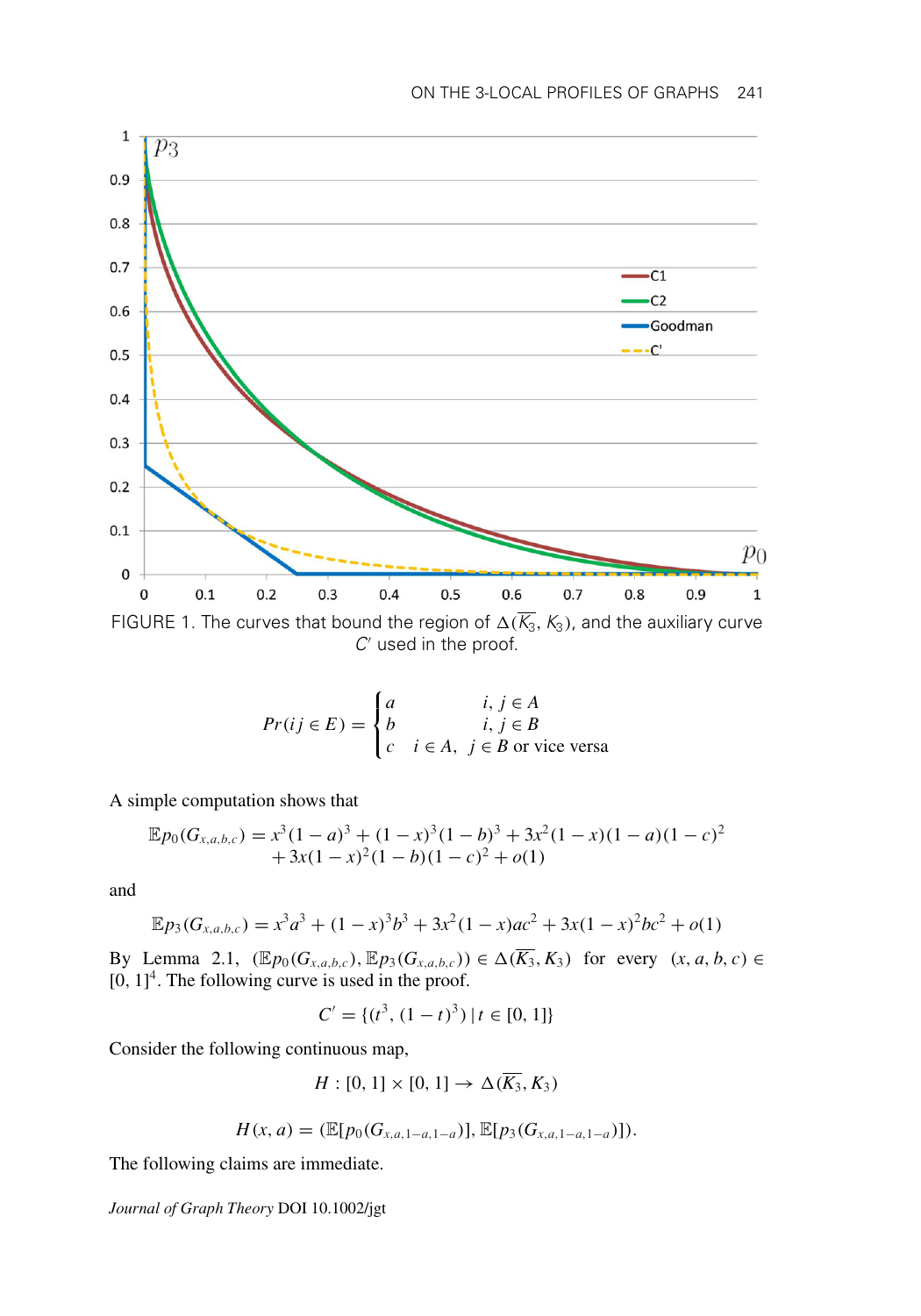1. 
$$
H(x, 0) = (x^3, (1 - x)^3 + 3(1 - x)^2x)
$$
.  
\n2.  $H(x, 1) = ((1 - x)^3 + 3(1 - x)^2x, x^3)$   
\n3.  $H(1, a) = ((1 - a)^3, a^3)$   
\n4.  $H(x, \frac{1}{2}) = (\frac{1}{8}, \frac{1}{8})$ .  
\n5.  $H(0, a) = (a^3, (1 - a)^3)$ 

*H*  $|_{[0,1]\times[0,\frac{1}{2}]}$  is a continuous map from a topological 2-disc. The boundary of this disk is mapped to a path encircling  $C_2 \cup C'$ . Therefore,  $C_2 \cup C'$  is contractible in  $im(H)$ , and consequently the region bounded by  $C_2$  and  $C'$  is contained in  $im(H)$ , and also in  $\Delta(\overline{K_3}, K_3)$ . A similar argument for  $H\mid_{[0,1]\times[\frac{1}{2},1]}$  shows that the region bounded by  $C_1$  and *C*<sup> $\prime$ </sup> is contained in  $\Delta(\overline{K_3}, K_3)$ .

The remaining area in  $\Delta(\overline{K_3}, K_3)$  will be covered similarly. Consider the following continuous map,

$$
H_1: [0, 1] \times [0, 1] \to \Delta(\overline{K_3}, K_3)
$$
  

$$
H_1(x, a) = (\mathbb{E}[p_0(G_{x, a, a, 1-a})], \mathbb{E}[p_3(G_{x, a, a, 1-a})]).
$$

Again, the following claims are immediate.

1.  $H_1(x, 0) = (x^3 + (1 - x)^3, 0)$ 2.  $H_1(\frac{1}{2}, a) = \frac{1}{8}(1 - (2a - 1)^3, 1 + (2a - 1)^3)$ 3.  $H_1(x, 1) = (0, x^3 + (1 - x)^3)$ 4.  $H_1(0, a) = ((1 - a)^3, a^3)$ 

 $H_1 \mid_{[0, \frac{1}{2}] \times [0,1]}$  is a continuous map from a topological 2-disc, mapping its boundary to a path encircling *C'*,  $[\frac{1}{4}, 1] \times \{0\}$ ,  $\{(\frac{t}{4}, \frac{1-t}{4}) | t \in [0, 1]\}$  and  $\{0\} \times [\frac{1}{4}, 1]$ . Therefore, as before, the region between these curves is contained in  $\Delta(\overline{K_3}, K_3)$ . Altogether,  $B_1 \cup B_2 \subseteq$  $\Delta(K_3, K_3)$  is obtained.

#### **4. FLAG ALGEBRAS—A DUAL PERSPECTIVE**

Let G be an infinite family of graphs closed under taking induced subgraphs, let  $\mathcal{H} =$  $(H_1, ..., H_t)$  a collection of graphs. We formulate necessary conditions for membership in the set  $\Delta_G(\mathcal{H})$  that are stated in terms of feasibility of some SDP. This part is selfcontained, and concentrates on the connections between the theory of flag algebras and standard arguments in discrete optimization.

**Definition 4.1.** An  $(s, k)$ -*flagged graph*  $F = (H, U)$  consists of an *s*-vertex graph *H* and a *flag*  $U = (u_1, ..., u_k)$ , an *ordered* set of *k* vertices in *H*. An isomorphism  $F \cong F'$ between flagged graphs  $F = (H, U)$  and  $F' = (H', U')$  is a graph isomorphism

 $\varphi: V(H) \longrightarrow V(H')$  such that  $\varphi(u_i) = u'_i \quad \forall i$ .

**Definition 4.2.** Let *G* be a graph and  $F_1$ ,  $F_2$  be  $(s, k)$ -flagged graphs. Choose uniformly at random two subsets  $(V_1, V_2)$  of  $V(G)$  of size *s* with intersection  $U = V_1 \cap V_2$  of cardinality *k* and choose a random ordering of *U*. Define

$$
p(F_1, F_2; G) = Pr[F_i \cong (G|_{V_i}, U) \quad i = 1, 2].
$$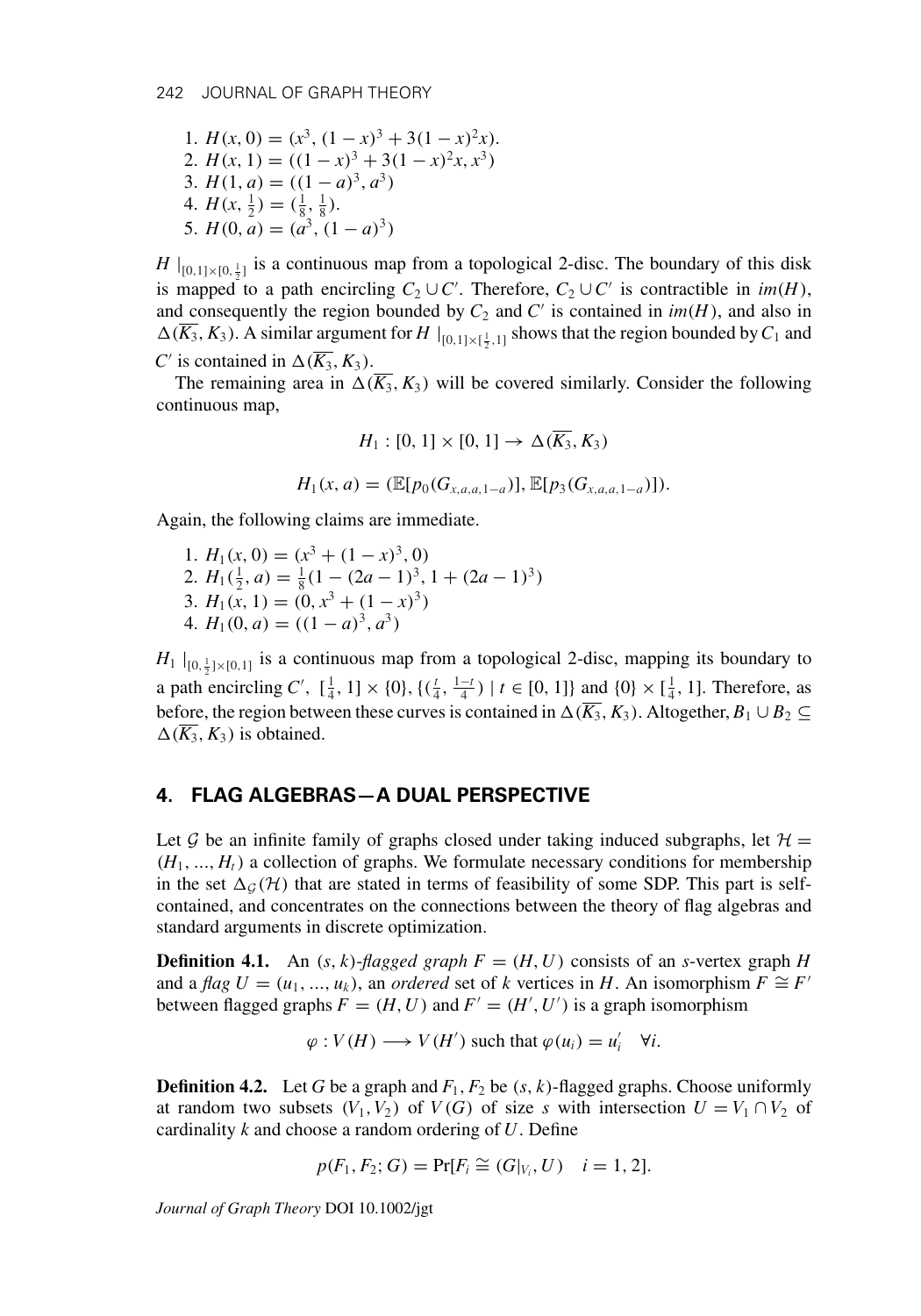Associated with every list  $F_1, ..., F_l$  of  $(s, k)$ -flagged graphs is the  $l \times l$  matrix  $A^G$  $A^G(F_1, ..., F_l)$ 

$$
\forall i, j \quad A^G(F_1, ..., F_l)_{i,j} = p(F_i, F_j; G).
$$

Note that  $A^G$  is a symmetric matrix.

**Example 4.3.** *Denote by e (resp. e) the edge (its complement) with one flagged vertex. Also, P*<sup>3</sup> *denotes the path on 3 vertices. Then*

$$
A^{P_3}(\bar{e},e)=\begin{pmatrix}0&\frac{1}{3}\\ \frac{1}{3}&\frac{1}{3}\end{pmatrix}
$$

*Proof.* Let  $V_1, V_2 \subset V(P_3)$  be chosen randomly with  $|V_1| = |V_2| = 2$  and  $|V_1 \cap V_2| =$ 1. First,  $p(\bar{e}, \bar{e}; P_3) = 0$  since either  $V_1$  or  $V_2$  spans an edge. Also,  $p(e, e; P_3) = \frac{1}{3}$  since both sets span an edge if their common vertex has degree 2. Finally,  $p(\bar{e}, e; P_3) = \frac{1}{3}$  since the common vertex has degree 1 with probability 2/3, and conditioned on that, the first set  $V_1$  spans an edge with probability  $1/2$ .

We denote by  $PSD(l)$  the cone of  $l \times l$  positive semidefinite matrices. The following theorem is an analog of Theorem 3.3 in [20].

**Theorem 4.4.** *Let F<sub>i</sub>*,  $i = 1, ..., l$ , *be*  $(s, k)$ *-flagged graphs. For an n-vertex graph G*,

$$
dist(AG(F1, ..., Fl), PSD(l)) = O\left(\frac{1}{n}\right)
$$

*where dist stands for distance in*  $l_2$ *.* 

**Corollary 4.5.** *Let* G *be a class of graphs that is closed under taking induced subgraphs.* Let  $\mathcal{G}_n$  be the set of n-vertex members of  $\mathcal{G}$ . Let  $\mathcal{H} = (H_1, ..., H_t)$  be a complete list of all *the isomorphism types of graphs in*  $G_r$ *. Let*  $F_i$ *,*  $i = 1, ..., l$  be  $(s, k)$ *-flagged graphs. Then for every*  $(p_1, ..., p_t) \in \Delta_G(\mathcal{H})$ ,

$$
\sum_{\alpha=1}^t p_\alpha \cdot A^{H_\alpha}(F_1, ..., F_l) \succeq 0.
$$

Let us illustrate how this corollary helps us derive an upper bound on  $\lim_{n\to\infty}$  $\max_{G \in \mathcal{G}_n} d(H; G)$  for some fixed graph *H*. (The limit exists since  $\max_{G \in \mathcal{G}_n} d(H; G)$ is a nonincreasing function of *n*). Note that

$$
d(H; G) = \sum_{\alpha=1}^{t} d(H; H_{\alpha}) d(H_{\alpha}; G).
$$

Therefore the following SDP yields an upper bound

$$
\max \sum_{\alpha=1}^{t} d(H; H_{\alpha}) p_{\alpha} \quad s.t.
$$
  
all  $p_{\alpha} \ge 0$  and  $\sum_{\alpha} p_{\alpha} = 1$   

$$
\sum_{\alpha=1}^{t} p_{\alpha} \cdot A^{H_{\alpha}}(F_1, ..., F_l) \ge 0
$$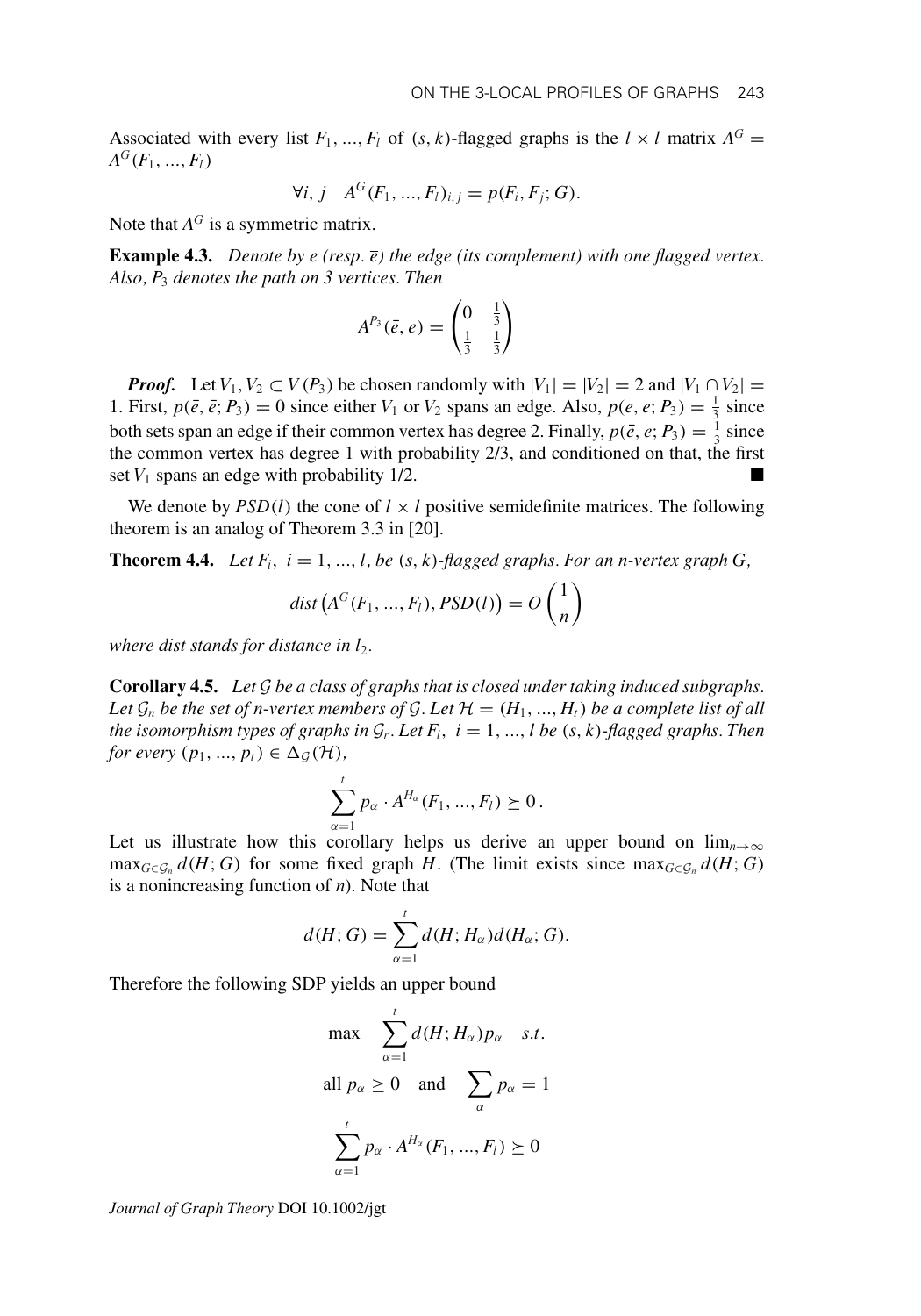By SDP duality, this maximum can be also upper-bounded by

$$
\min_{Q \in PSD(l)} \left( \max_{1 \leq \alpha \leq t} \left[ d(H; H_\alpha) + \text{Tr}(Q \cdot A^{H_\alpha}) \right] \right)
$$

that is the more familiar form of SDP used in the literature on applications of flag algebras (see, e.g. [3,22] ). The proofs of the above two statements are based on standard arguments.

*Theorem 4.4*  $\Rightarrow$  *Corollary 4.5.* First we prove that for every graph G on at least r vertices,

$$
A^{G}(F_1, ..., F_l) = \sum_{\alpha=1}^{l} d(H_{\alpha}; G) A^{H_{\alpha}}(F_1, ..., F_l).
$$

Namely, that for every  $1 \le i, j \le l$ ,

$$
p(F_i, F_j; G) = \sum_{\alpha=1}^t d(H_\alpha; G) p(F_i, F_j; H_\alpha).
$$

This is just an application of the law of total probability. On the LHS we sample uniformly two sets  $V_1$ ,  $V_2$  of size *s* with  $|V_1 \cap V_2| = k$  from  $V(G)$  together with a random ordering of  $V_1 \cap V_2$ , and on the RHS we first sample a random set V' of size r from  $V(G)$ , and then uniformly sample  $V_1$ ,  $V_2$  as above from  $V'$ . To finish the proof, let  $\bar{p} = (p_1, ..., p_t) \in \Delta_{\mathcal{G}}(\mathcal{H})$ . By the definition of  $\Delta_G(\mathcal{H})$  and Theorem 4.4, for every  $\epsilon > 0$  there is a sufficiently large graph  $G \in \mathcal{G}$  such that both

$$
|p_{\alpha} - d(H_{\alpha}; G)| < \epsilon \quad \forall \alpha
$$

and

$$
\text{dist}\left(\sum_{\alpha}d(H_{\alpha};G)A^{H_{\alpha}},PSD(l)\right)<\epsilon.
$$

Therefore, dist  $\left(\sum_{\alpha} p_{\alpha} A^{H_{\alpha}},PSD(l)\right)$  $= 0.$ 

*Proof of Theorem 4.4.* Let *G* be an *n*-vertex graph. Consider the following equivalent description of the underlying distribution in the definition of the matrix  $A^G = A^G(F_1, ..., F_l)$ . Choose uniformly at random an ordered set  $U \subset V(G)$  of size *k*, two *disjoint* sets *S*<sub>1</sub>, *S*<sub>2</sub> ⊂ *V*(*G*) \ *U* of size *s* − *k* and let  $V_i = S_i \cup U$ , *i* = 1, 2. Thus  $A_{i,j}^G$  is the probability that  $F_i \cong (G|_{V_i}, U)$ , for *i* = 1, 2. Note that for every fixed *U*, two sets  $S_1, S_2 \subset V(G) \setminus U$  of size  $s - k$  chosen uniformly and independently at random are disjoint with probability  $1 - O(1/n)$ . Therefore, it suffices to prove that the matrix  $B^G$ , defined exactly as  $A^G$  except that  $S_1$ ,  $S_2$  are chosen *independently*, is PSD.

Consider the matrix *Q* with *l* rows and  $\frac{n!}{(n-k)!}$  columns indexed by ordered sets  $U \subset$ *V*(*G*) of size *k*, defined as following. Choose a random subset *S* ⊂ *V*(*G*) \ *U* of size *s* − *k*, and let  $Q_{i,U}$  = Pr[ $F_i$   $\cong$  ( $G|_{S\cup U}$ , *U*)]. Then,

$$
B^G = \frac{(n-k)!}{n!}QQ^T \succeq 0
$$

-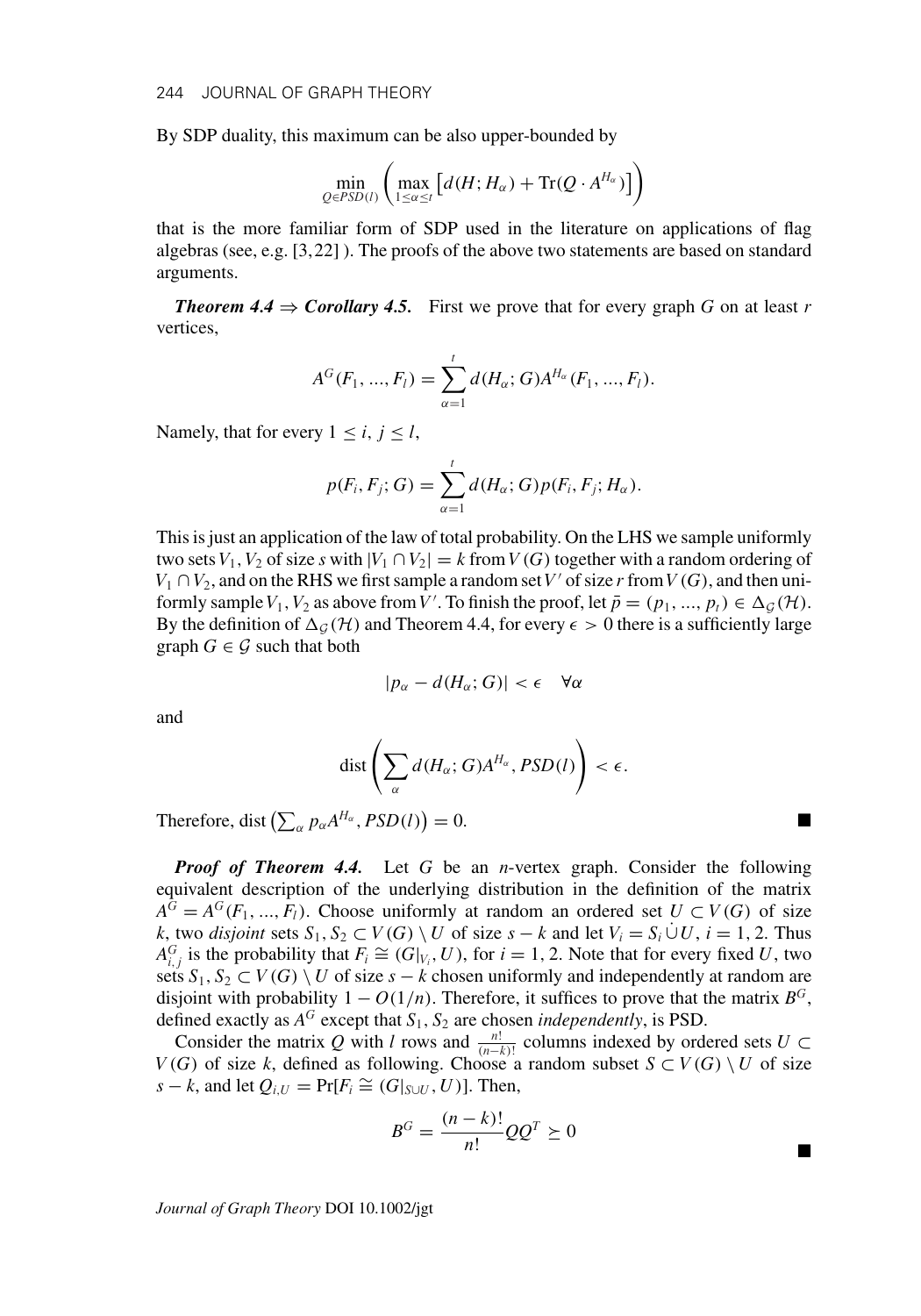## **5. TRIANGLE-FREE GRAPHS**

In this section, we prove Theorem 1.3, by showing that the set  $\Delta_{\mathcal{TF}}(\overline{K_3}, \overline{P_3}, P_3)$  is characterized by the quadratic constraints deduced from the flag algebra theory.

*Proof of Theorem 1.3.* (*I*)  $\Rightarrow$  (*II*). This implication is a direct application of Corollary 4.5 Let  $\bar{e}$ , $e$  be (2,1)-flagged graphs.  $\bar{e}$  (resp.  $e$ ) is the empty (complete) graph over two vertices with one flagged vertex. By a straightforward computation (See example 4.3),

$$
A^{\overline{K_3}}(\bar{e},e) = \begin{pmatrix} 1 & 0 \\ 0 & 0 \end{pmatrix}, \quad A^{\overline{P_3}}(\bar{e},e) = \begin{pmatrix} \frac{1}{3} & \frac{1}{3} \\ \frac{1}{3} & 0 \end{pmatrix}, \quad A^{P_3}(\bar{e},e) = \begin{pmatrix} 0 & \frac{1}{3} \\ \frac{1}{3} & \frac{1}{3} \end{pmatrix}.
$$



FIGURE 2. Triangle free graphs and flagged graphs used in the proof.

Since these are all the graphs on three vertices in the family  $T\mathcal{F}$ , we may apply Corollary 4.5, and obtain (*II*).

 $(II) \Rightarrow (III)$ . Suppose  $p_0, p_1, p_2$  satisfy the condition in (*II*). Since  $p_0 + p_1 + p_2 = 1$ , this can be reformulated as

$$
\begin{pmatrix} 3p_0 + p_1 & 1 - p_0 \ 1 - p_0 & 1 - p_0 - p_1 \end{pmatrix} \succeq 0,
$$

which implies that

$$
0 \le (3p_0 + p_1)(1 - p_0 - p_1) - (1 - p_0)^2,
$$
  
\n
$$
p_0 + p_1 \le 1.
$$
 (1)

Recall Definition 3.3 of  $G_{x,a,b,c}$ , and denote  $G_{\alpha,q} := G_{\alpha,0,0,q}$  a distribution on bipartite graphs, for  $\alpha, q \in [0, 1]$ . Then,

$$
\mathbb{E}[p_0(G_{\alpha,q})] = 1 - 3\alpha(1-\alpha)q(2-q) + o(1).
$$
  

$$
\mathbb{E}[p_1(G_{\alpha,q})] = 6\alpha(1-\alpha)q(1-q) + o(1).
$$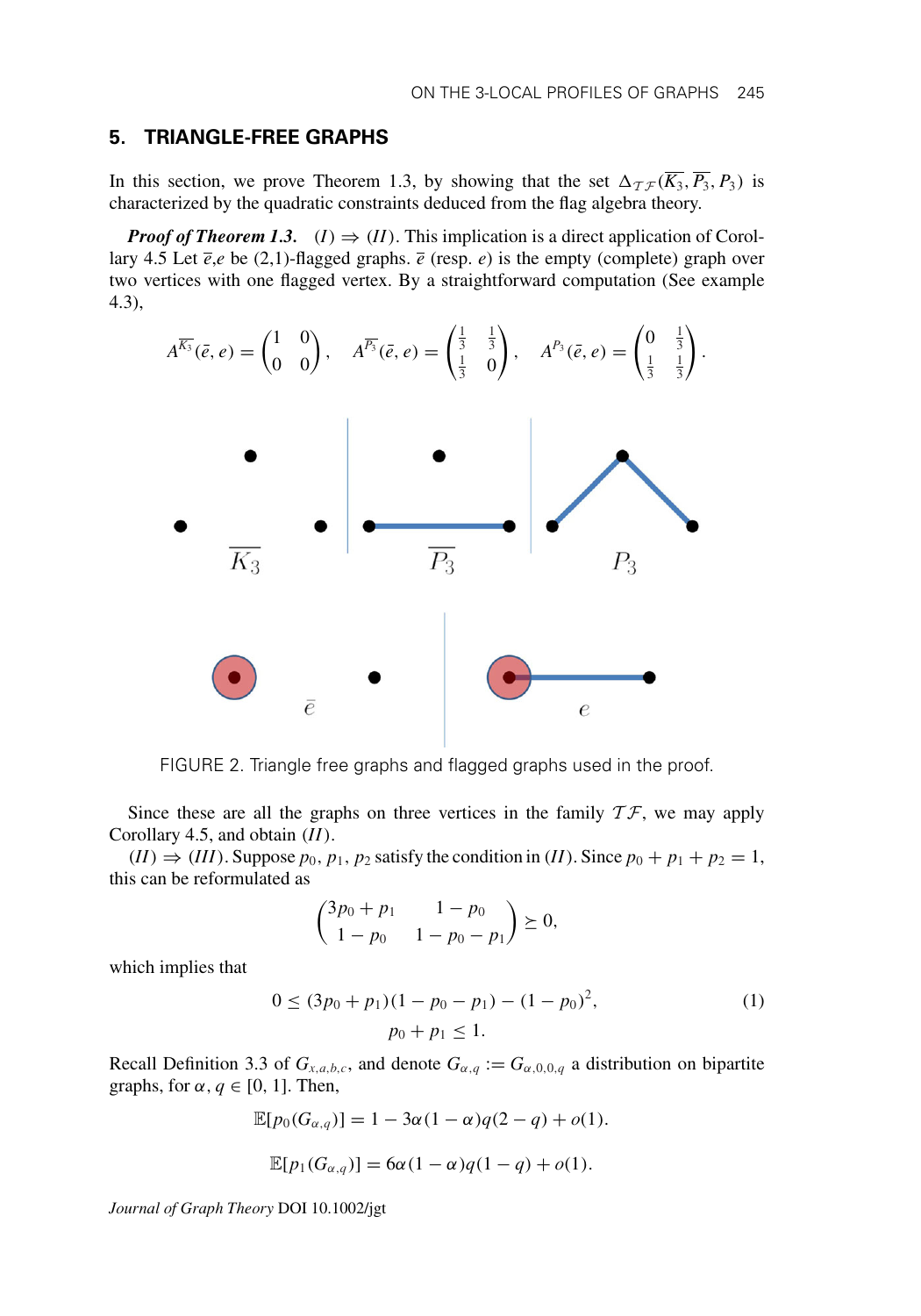By Lemma 2.1, for every  $\alpha$ , *q*, ( $\mathbb{E}[p_0(G_{\alpha,q})], \mathbb{E}[p_1(G_{\alpha,q})], \mathbb{E}[p_2(G_{\alpha,q})]) \in \Delta_{\mathcal{BP}}(\overline{K_3})$ ,  $\overline{P_3}$ ,  $P_3$ ). Thus, it suffices, given  $p_0$ ,  $p_1$  that satisfy (1), to find  $(\alpha, q) \in [0, 1]^2$  such that,

$$
p_0 = 1 - 3\alpha(1 - \alpha)q(2 - q)
$$
, and  $p_1 = 6\alpha(1 - \alpha)q(1 - q)$ .

This implies that

$$
q = \frac{2 - 2p_0 - 2p_1}{2 - 2p_0 - p_1} \in [0, 1],
$$

and

$$
(1 - 2\alpha)^2 = \frac{(3p_0 + p_1)(1 - p_0 - p_1) - (1 - p_0)^2}{3(1 - p_0 - p_1)}
$$

Miraculously,  $\alpha \in [0, 1]$  that satisfies this equation exists if the quadratic constraint in (1) are satisfied and  $p_0 + p_1 < 1$ . Indeed it is easy to check that in this case the right hand side is nonnegative and is  $\leq 1$ . On the other hand, if  $p_0 + p_1 = 1$ , then by (1)  $p_0 = 1$  and this profile is attained for  $q = 0$ .



 $(III) \Rightarrow (I)$ . Immediate, since every bipartite graph is triangle free.

#### **6. CONCLUDING REMARKS**

In this article, we study the set  $S_3 \subset \mathbb{R}^4$  of all vectors  $(p_0, ..., p_3)$  that are arbitrarily close to the 3-local profiles of arbitrarily large graphs. We show that the projection of this set to the  $(p_0, p_3)$  plane is completely realizable by the graphs that are generated by a model that partitions the vertices into two sets. We also show that the intersection of  $S_3$  with the plane  $p_3 = 0$ , i.e. triangle-free graphs, is completely realizable by a simple model of random bipartite graphs. We wonder how far these observations can be extended. Razborov's work [21] shows that certain 3-profiles require the use of *k*-partite models for arbitrarily large *k*. Also in general, it is not true that a *k*-local profile of every  $K_k$ -free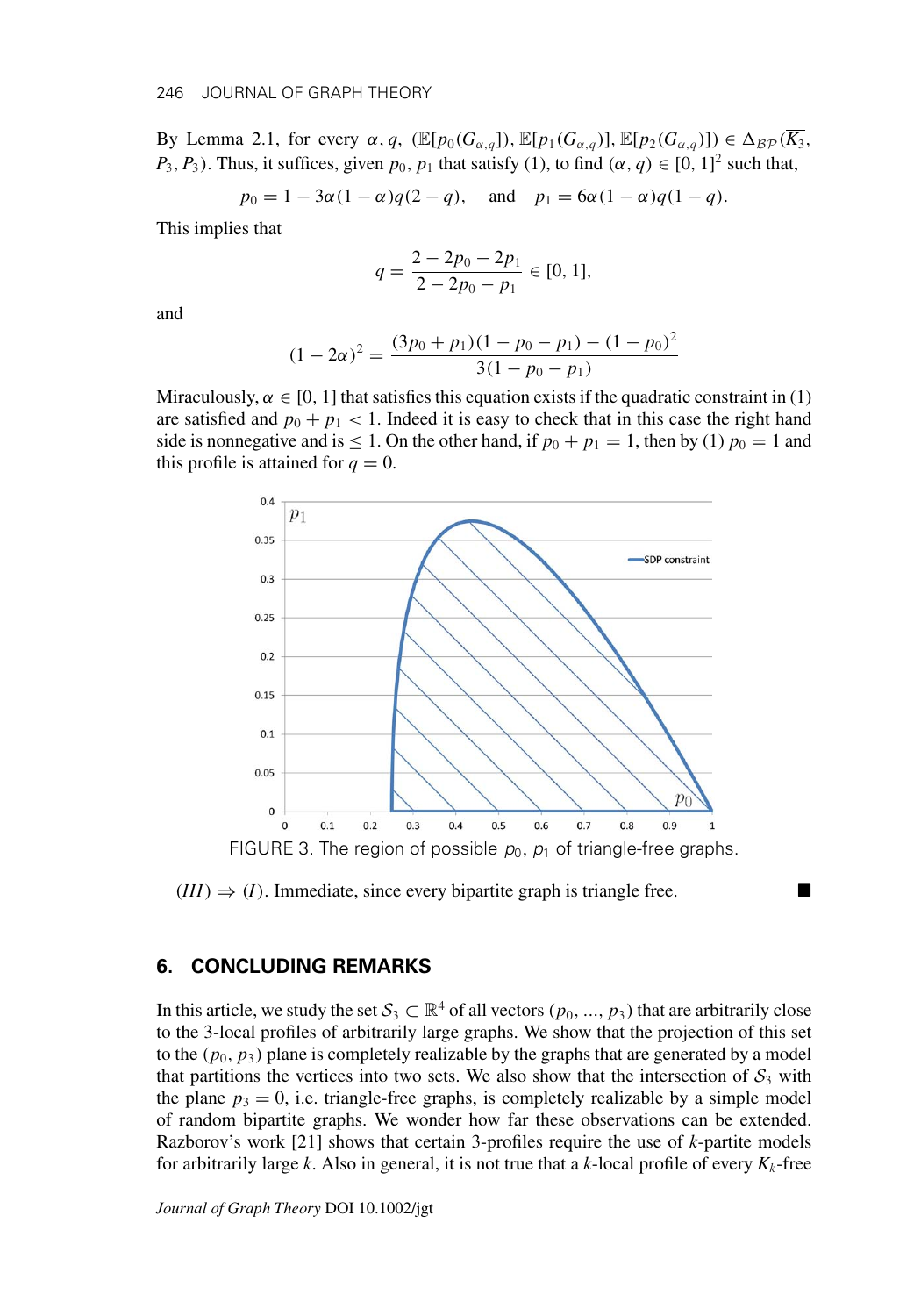graph can be realized by  $(k - 1)$ -partite graph. Indeed, it was shown in [3], that already for  $k \geq 4$  the minimum density of empty sets of size *k* in  $K_k$ -free graphs is strictly smaller than what can be achieved by  $(k - 1)$ -partite graphs.

It still remains a challenge to get a full description of the set  $S_3$ . The analogous questions concerning  $r$ -profiles,  $r > 3$  seem even more difficult. Even characterizing the profiles of (*r*-cliques, *r*-anticliques), which is solved here for  $r = 3$ , is still open.

## **REFERENCES**

- [1] B. Bollobás, C. Nara, and S. Tachibana, The maximal number of induced complete bipartite graphs, Discrete Math 62 (1986), 271–275.
- [2] J. I. Brown and A. Sidorenko, The inducibility of complete bipartite graphs, J Graph Theory 18 (1994), 629–645.
- [3] S. Das, H. Huang, J. Ma, H. Naves, and B. Sudakov, A problem of Erdős on the minimum of *k*-cliques, J Combin Theory Ser B 103 (2013), 34–373.
- [4] P. Erdős, D. J. Kleitman, and B. L. Rothschild, Asymptotic enumeration of *Kn*-free graphs, Theorie Combinatorie, Proceedings of the Conference, Vol. II, Rome, 1973, Roma, Acad Nazionale dei Lincei, 1976, pp. 19–27.
- [5] P. Erdős, On the number of complete subgraphs contained in certain graphs, Magyar Tud Akad Mat Kutató Int Közl 7 (1962), 459–464.
- [6] P. Erdös and A. H. Stone, On the structure of linear graphs, Bull Am Math Soc 52 (1946), 1087–1091.
- [7] G. Exoo, Dense packings of induced subgraphs, Ars Combin 22 (1986), 5–10.
- [8] F. Franek and V. Rödl, 2-colorings of complete graphs with small number of monochromatic *K*<sup>4</sup> subgraphs, Discrete Math 114 (1993), 199–203.
- [9] G. Giraud, Sur le probleme de Goodman pour les quadrangles et la majoration ` des nombres de Ramsey, J Combin Theory, Series B 27 (1979), 237–253.
- [10] A. W. Goodman, On sets of acquaintances and strangers at any party, Am Math Monthly (1959), 778–783.
- [11] H. Hatami, J. Hirst, and S. Norine, The inducibility of blow-up graphs, arXiv preprint arXiv:1108.5699, 2011.
- [12] H. Hatami and S. Norine, Undecidability of linear inequalities in graph homomorphism densities, J Am Math Soc 24 (2011), 547–565.
- [13] J. Hirst, The inducibility of graphs on four vertices, arXiv preprint arXiv:1109.1592, 2011.
- [14] H. Huang, N. Linial, H. Naves, Y. Peled, and B. Sudakov, On the densities of cliques and independent sets in graphs (submitted).
- [15] G. Katona, A Theorem of Finite Sets, Theory of Graphs, Akadémia Kiadó, Budapest, 1968, pp. 187–207.
- [16] J. Kruskal, The Number of Simplices in a Complex, Mathematical Optimization Techniques, Univ. of California Press, 1963, pp. 251–278.
- [17] V. Nikiforov, The number of cliques in graphs of given order and size, Trans Am Math Soc 363 (2011), 1599–1618.